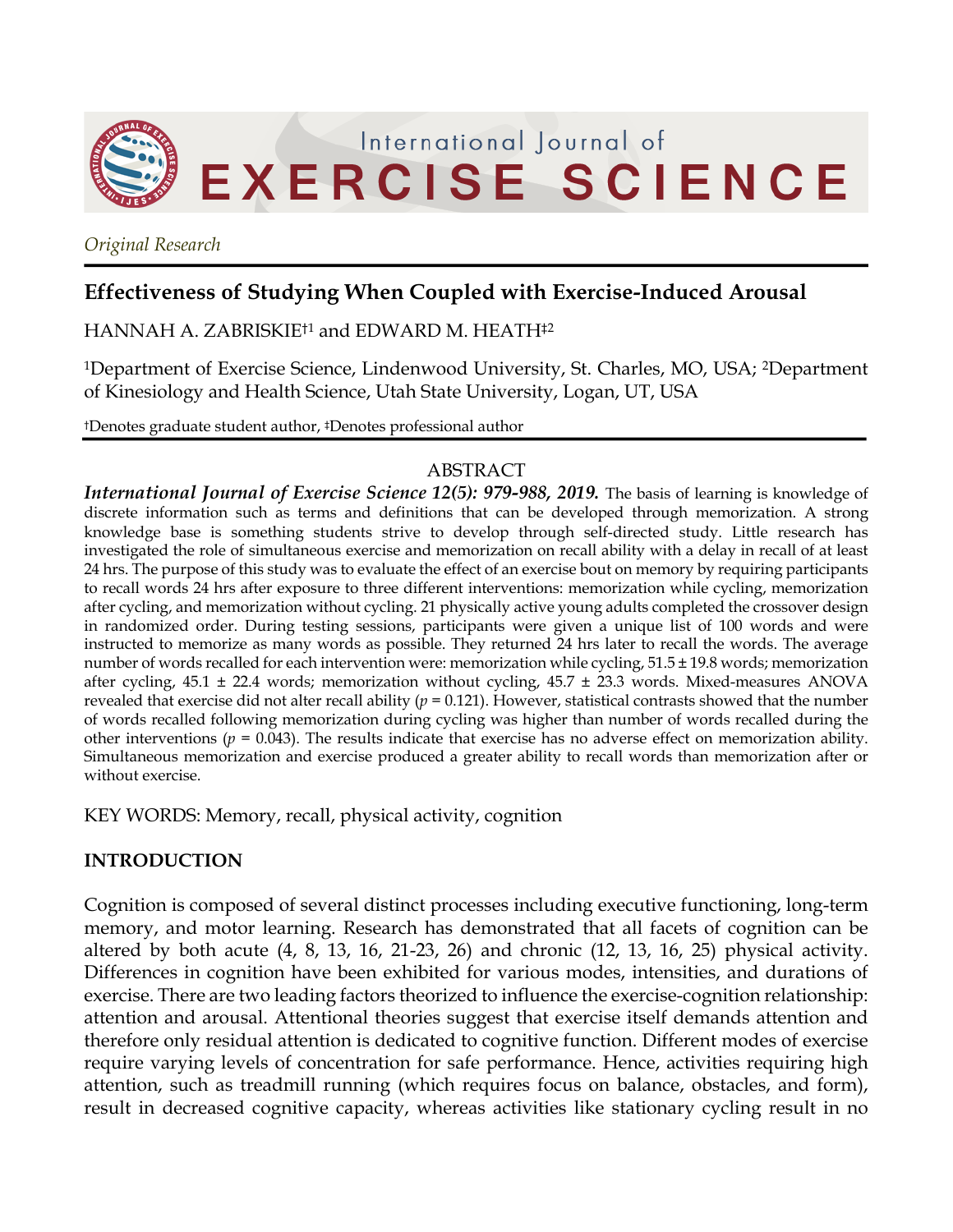change in cognition (9, 15). Arousal theories stem from research suggesting that there is an optimal level of arousal during exercise that can contribute to cognitive preservation or facilitation. This ideal level of arousal can be achieved by manipulating duration or intensity of an exercise bout (5, 6, 15-17).

Because there are several aspects of cognition that may be differentially influenced by exercise, it can be difficult to draw conclusions regarding the best way to maximize the cognitive benefits of exercise. In general, ergometer cycling seems to be the best mode for cognitive enhancement (15, 22, 23), with only one study suggesting that intense treadmill running led to enhanced memorization speed (26). Regarding physiological arousal, moderate-intensity exercise is suggested to be favorable for cognition (6, 16, 17, 22). For optimal cognitive outcomes, the duration of exercise also must be optimized. Chang et al. (5) reported that an aerobic training session consisting of a 5-min warm-up, 20-min work period, and 5-min cool down improved general cognition. Meta-analyses have reported that exercise must last at least 20 min for cognitive enhancement to be experienced during exercise (6, 15).

The effect of mode, intensity, duration, or any other aspect of exercise on cognitive function is dependent upon the type of cognition tested. Researchers have identified benefits of acute and chronic exercise on attention and concentration (4, 16), executive function (12, 13, 22, 25), and motor learning (23). However, most of these assessments, while perhaps correlated with ability to learn and perform well scholastically, do not directly contribute to learning. It can be challenging and time-demanding for researchers to develop an environment that would truly mimic the academic environment and level of rigor experienced at the university level. However, it is possible to assess a simple type of learning, which is necessary for higher level cognitive processes. Bloom indicated that all learning is predicated by knowledge, further described as "the retention of specific, discrete pieces of information like facts and definitions (1)." Hence, a simple but effective way to imitate basic academic study is to provide a memorization task with a delayed recall assessment.

Three pertinent studies were identified that assessed long-term memory with a delayed recall test. Winter et al. (26) required participants to undergo a moderate-intensity endurance run, high-intensity running intervals, or control activity prior to audiovisual vocabulary instruction in a foreign language, and it was determined there was no difference between the three conditions one week and at least eight months after initial material presentation. Coles and Tomporowski (8) tested delayed recall before and after 40 min of moderate cycling on an ergometer, ergometer sitting, or watching an educational documentary. It was determined that moderate exercise preserved recall capacity whereas the two rest conditions resulted in declined recall ability after a 12-min delay. In perhaps the most relevant study, Schmidt-Kassow et al. (24) assessed the ability to learn vocabulary in a foreign language during, after, or in the absence of 30 min of light-moderate intensity ergometer cycling. Exercise condition was shown to significantly alter memory, with simultaneous exercise and learning resulting in improved vocabulary recall compared to the control condition 48 hrs later  $(28.4 \pm 9.8 \text{ words after})$ simultaneous exercise and study vs.  $20.9 \pm 7.9$  words after relaxed study). Study after exercise did not differ from either of the other experimental conditions  $(26.6 \pm 11.7 \text{ words})$ . While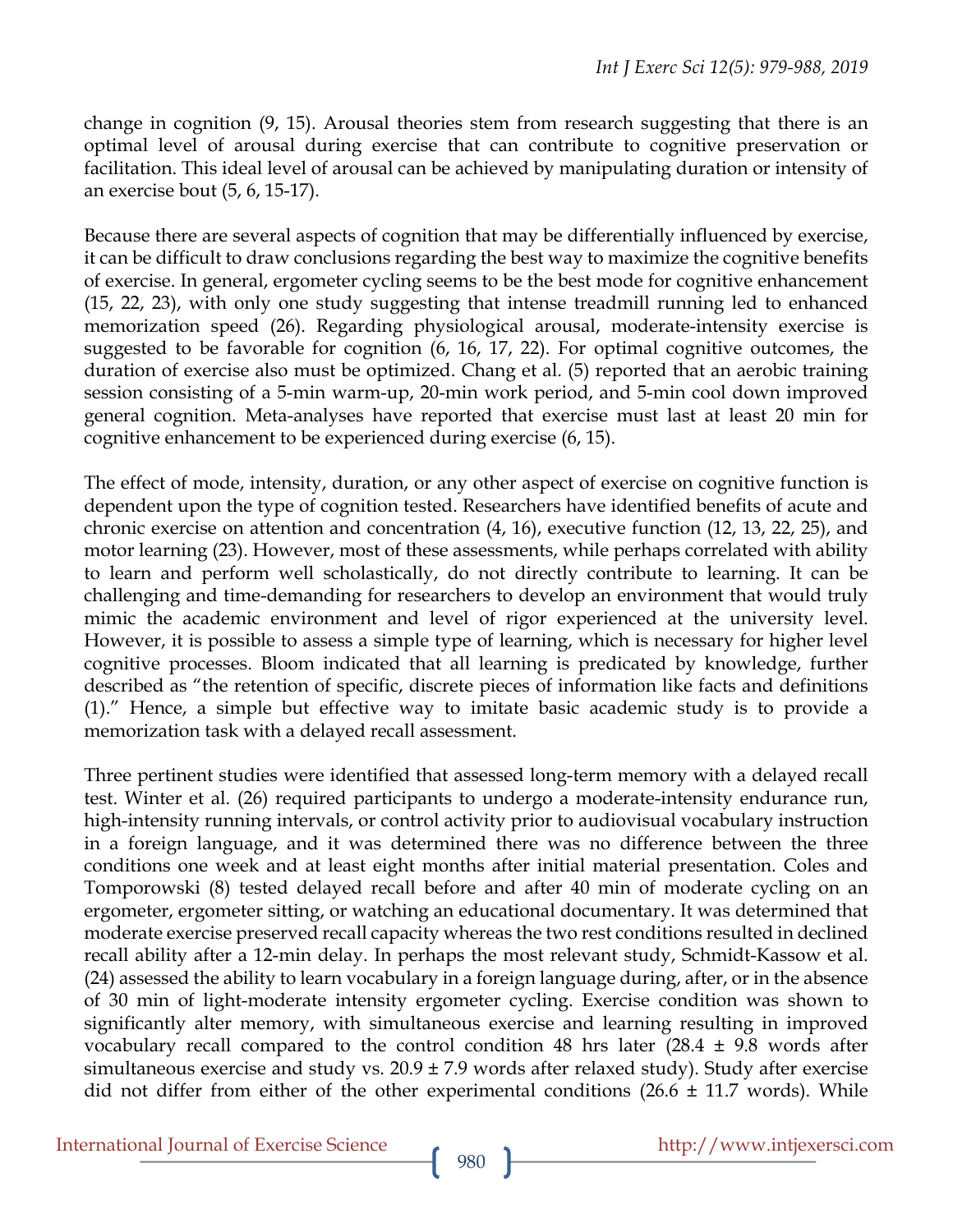Schmidt-Kassow et al. did evaluate simultaneous study and exercise, the exercise bout was at a relatively low intensity, and all vocabulary was presented aurally as opposed to visually. However, students may be more apt to study visually from textbooks or notes. To better understand the efficacy of study during exercise, research is needed to assess the effect of an acute bout of concurrent moderate-intensity exercise and memorization using visual study materials on recall ability after an extended period.

Therefore, the purpose of this study was to determine if the timing of moderate-intensity cycling, an activity anticipated to be in agreement with both attentional and arousal theories of cognition, modulates memory and learning by assessing the ability of recreationally-active individuals to memorize words under three different conditions - simultaneous study and moderate-intensity exercise, study following moderate-intensity exercise, and study without exercise - and to recall these words 24 hrs later. Based upon prior research, it was anticipated that exercise would not inhibit learning and that one or both exercise conditions would result in augmented recall.

## **METHODS**

#### *Participants*

Participants were recruited from summer university courses using flyers and word of mouth. Recreationally active adults, ages 18 to 30 years, were enrolled if they participated in at least 45 min of physical activity three times per week (i.e., 135 min total). A total of 21 participants were evaluated: 11 men and 10 women (see Table 1).

| THEIC II I GENERE CHAINCREID MODI |                  |                  |
|-----------------------------------|------------------|------------------|
| <b>Variables</b>                  | Men $(n = 11)$   | Women $(n = 10)$ |
| Age (years)                       | $24.1 \pm 1.58$  | $21.6 \pm 2.95$  |
| BMI $(kg/m^2)$                    | $23.8 \pm 4.24$  | $25.0 \pm 4.13$  |
| RHR (bpm)                         | $59.4 \pm 10.43$ | $60.3 \pm 7.2$   |

**Table 1.** Participant characteristics.

Note: Data is presented as mean ± SD. BMI= body mass index; kg= kilogram; m=meter; RHR= resting heart rate; bpm= beats per minute

#### *Protocol*

Approval for this study was obtained from Utah State University's institutional review board (IRB # 5919, approved 6/2/2014) and each participant provided written informed consent prior to beginning any research activity. Participants were required to complete a physical activity questionnaire to determine eligibility. All exercise was completed on a Monark cycle ergometer (Monark 824E, Vansbro, Sweden) while the participant wore a Polar heart rate monitor (FT1, Polar Electro, Inc., Kempele, Finland) in a quiet, climate controlled laboratory with less than 45% relative humidity and between 18-23° C. Prior to participation, participants recorded their resting heart rate (RHR) immediately after waking in the morning for use in Karvonen's formula for heart rate reserve (HRR) (14), which was used to determine exercise intensity. The complete study design is depicted in Figure 1.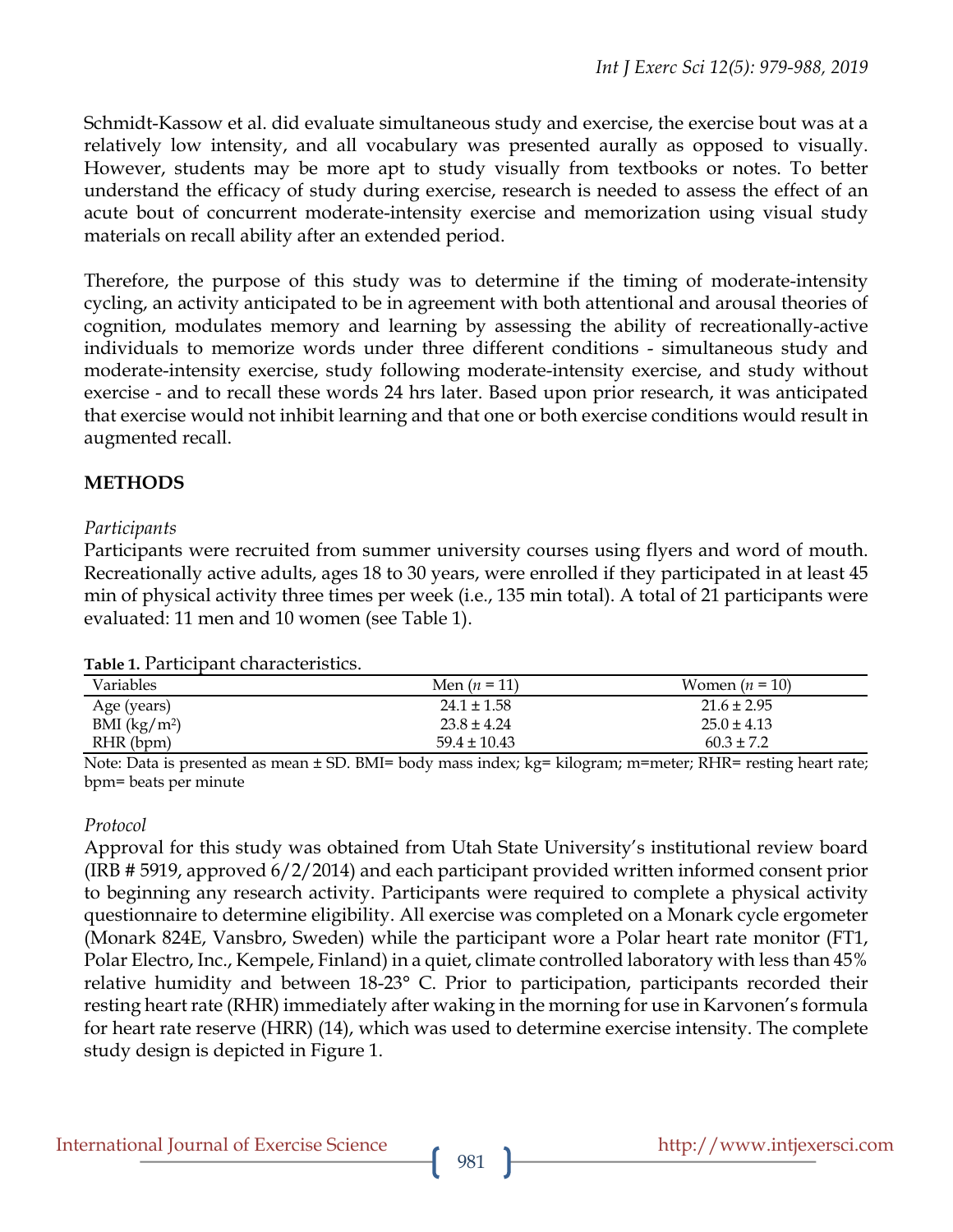

**Figure 1.** Explanation of study design.

During the first visit, participants were guided through a workload analysis in which researchers determined the revolutions per min (rpm, 60-70 rpm) and resistance that elicited the participant's target rating of perceived exertion (RPE) and HR. RPE was used because researchers anticipated that subjective perception of intensity would influence participant's ability to concentrate. The target RPE for all participants was a 13-15 rating, or somewhat hard to hard (3). The target absolute intensity was no more than 65% of the participant's HRR. In the three intervention visits, participants completed different combinations of study and exercise in a cross-over, randomized, counter-balanced fashion. The possible interventions were: memorization while cycling for 30 min; memorization for 30 min after 30 min of cycling, and 30 min of memorization without exercise. The 30 min of cycling did not include a prescribed warmup or cool-down though participants were permitted to perform a brief self-directed warm-up or cool-down if they desired. When studying did not occur on the cycle ergometer, participants sat at a desk in a quiet, climate-controlled examination room. Participants were asked to avoid exercise in the 24 hrs preceding or following the intervention visits. Participants returned to the laboratory 24 hrs after each intervention visit to perform a free recall test of the material they memorized the day prior. Each participant waited a minimum of 24 hrs after a recall test before reporting for the next assigned condition.

The memorization material was a list of 100 nouns and participants were instructed to memorize as many as possible. The method of word list creation was replicated from the work of Coles and Tomporowski (8). The word lists were compiled and randomized using the findings of Paivio et al. who assessed 925 nouns for concreteness, imagery, and meaningfulness (20). Researchers selected 300 nouns from this analysis that exhibited high levels of imagery and concreteness (imagery score  $\geq 6$ , concreteness score  $\geq 5.7$ ) without regard for meaningfulness.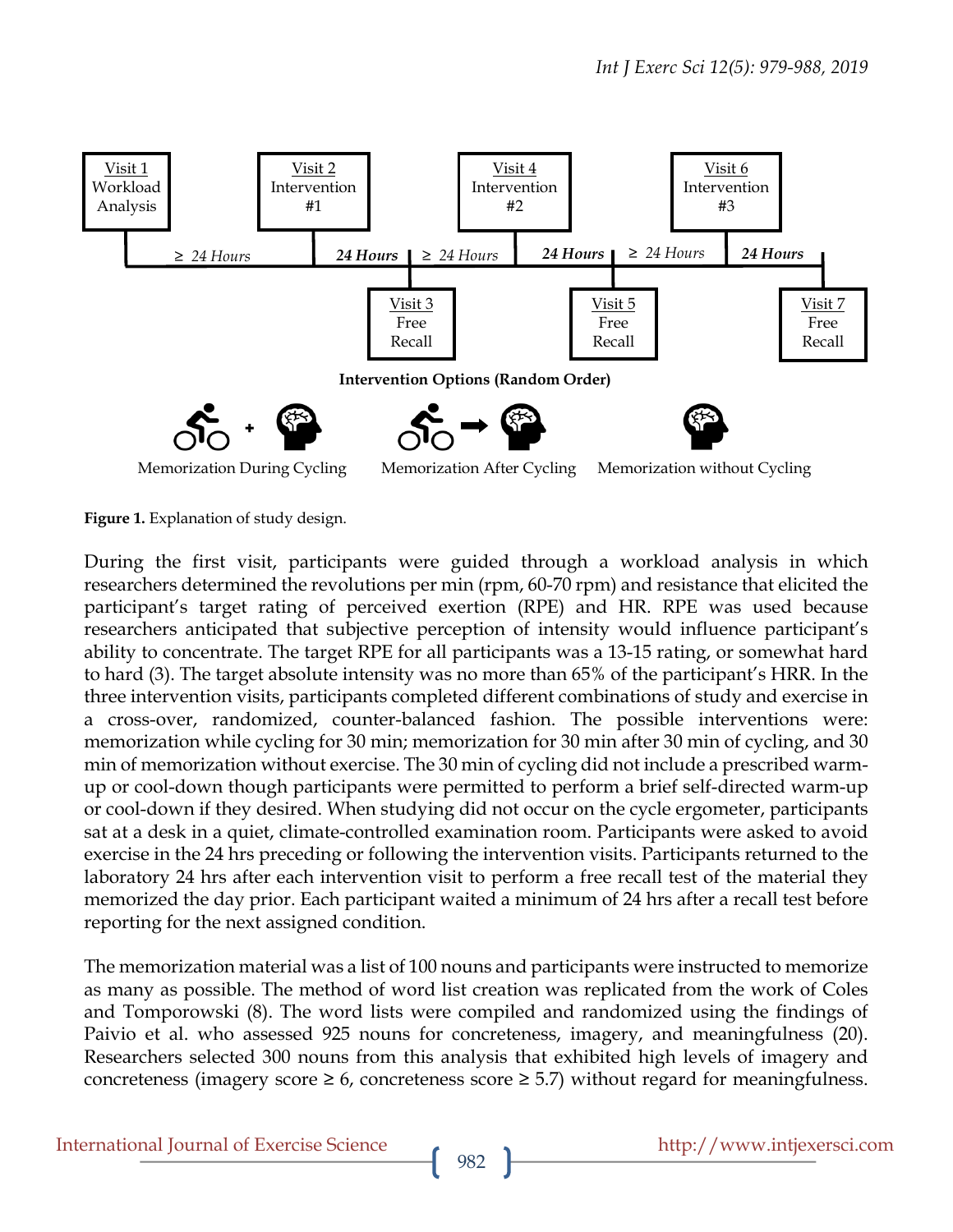Researchers divided the 300 nouns into three master lists, each with 100 unique words. Every participant used each list once in random order.

During assessment of recall, each participant was given a sheet of paper, numbered to 100, and were instructed to write as many words as possible, regardless of order, from the list they studied 24 hrs earlier. Participants were given unlimited time for recall, but few exceeded 20 min. This testing scheme was designed to function as an extended free-recall test.

#### *Statistical Analysis*

An *a priori* power analysis (G\*Power 3.1, Dusseldorf, Germany) was conducted to determine sample size using  $\alpha$  = 0.05, power = 0.80, and effect size = 0.4. The effect size value was selected based upon data reported by Lambourne et al. (15) who found improved cognition when exercise lasted at least 20 min with an effect size of 0.39. The estimated total sample size for this effect was 64. A total of 21 participants completed the three conditions in a randomized counterbalanced crossover design, creating a total of 63 data points. Data were analyzed in SAS 9.4 (SAS Institute, Cary, NC) and all data are reported as mean ± standard deviation (SD). The number of words correctly recalled, with no regard for order, was the outcome measure. The outcome measure was first assessed for normality visually and using the Shapiro Wilk test. A 3 x 6 nested mixed-measures ANOVA was conducted using main effects for exercise intervention, visit number, order of intervention, and participant nested within order. This research necessitated a participant (or individual) effect because every participant did not experience every order. Because this analysis utilized order (i.e., the interaction of visit number and intervention) as a covariate, interactions were not assessed in the model. Cohen's *d* was calculated as a measure of effect size. *A priori,* researchers planned to construct contrasts using the conservative Scheffé correction method, which maximally controls error rate, to analyze combinations of groups. A significance level of  $\alpha$  = 0.05 was used.

## **RESULTS**

The number of words correctly recalled was assessed for each intervention and is presented in Table 2. The order in which the interventions were encountered did not affect the ability to recall words (F5,15 = 1.11, *p* = 0.396). The visit number when a participant encountered the intervention was also not significant ( $F_{2,38}$  = 1.53,  $p$  = 0.230), indicating a negligible learning effect. The effect of participant nested within order was revealed to be statistically significant ( $F_{15,38} = 9.53$ ,  $p = \leq$ 0.001), suggesting that individual memorization ability significantly impacted results. The effect of exercise intervention was not significant ( $F_{2,38}$  = 2.24,  $p = 0.121$ ). Researchers performed specific hypothesis testing following means analysis using Scheffé-corrected contrasts which demonstrated that when comparing memorization while exercising to the other two interventions, memorization during exercise resulted in significantly better word recall 24 hrs later ( $F_{1,38}$  = 4.40,  $p$  = 0.043) (see Table 2). Another contrast revealed that there was no difference between the control intervention and the combined effect of both exercise interventions  $(F_{1,38}=$ 0.64,  $p = 0.4294$ ).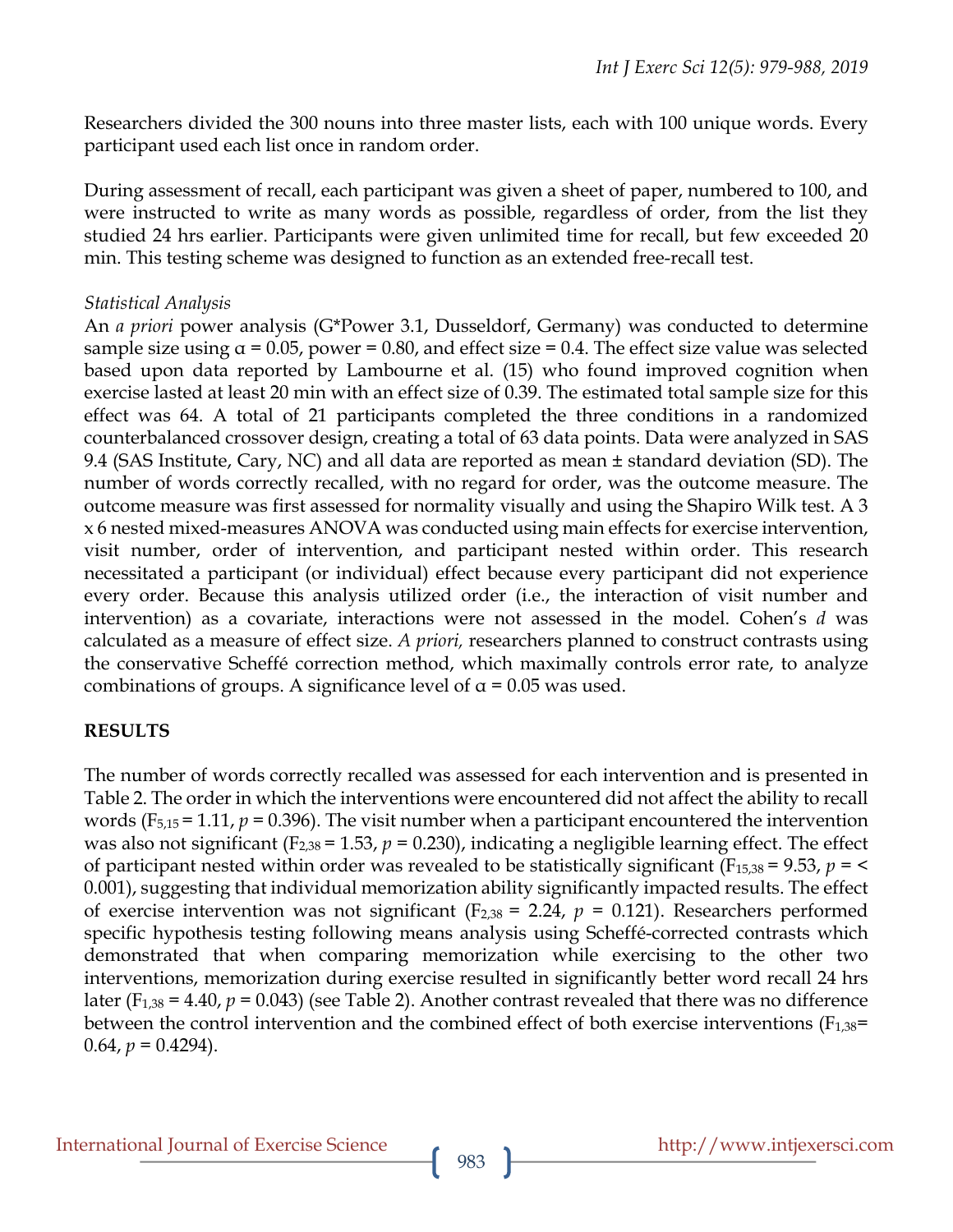| <b>Table 2.</b> Sunfinally Of 24 This recall about. |                                |                          |  |
|-----------------------------------------------------|--------------------------------|--------------------------|--|
| <b>Variables</b>                                    | Average Word Recall            | Cohen's d                |  |
|                                                     | $(95\% \text{ CI})$            |                          |  |
| Study While Exercising                              | $51.5 \pm 19.8^*$ (42.5, 60.5) | 0.27                     |  |
| Study After Exercising                              | $45.1 \pm 20.6$ (35.7, 54.5)   | $-0.03$                  |  |
| <b>Study Without Exercise</b>                       | $45.7 \pm 23.3$ (35.1, 56.3)   | $\overline{\phantom{m}}$ |  |

**Table 2.** Summary of 24 hrs recall ability.

Note: CI = confidence interval. Data is presented as mean ± SD. Cohen's *d* calculated with Study Without Exercise as the control group.  $* p = 0.043$ , significantly different from combined average of other interventions using Scheffé Contrasts

### **DISCUSSION**

The results of this research suggest that the proximity of a single exercise bout to studying does not inhibit the ability to recall information 24 hrs after exposure to the information, even if studying and exercise are pursued simultaneously. Further, based on the results, the authors suggest that the effect of studying during exercise is beneficial compared to the combined effect of studying after or without exercise. These results imply that individuals who choose to participate in self-directed learning or studying during a moderate intensity cycling workout will not be limited cognitively.

By accounting for the visit number and the various orders, it was determined that there was not a significant learning effect, meaning that participants did not become significantly better at the recall task with repeated task performance. As expected, the analysis demonstrated that the recall capacity after the memorization task was participant-dependent. Some participants found memorization to be an easy task, recalling nearly 90 words on each recall test, while others struggled to recall many words. This large variability in participants led to a range of 87 in the number of words correctly recalled. The individual nature of memorization documented in this research is likely due to factors modifying memorization capacity (e.g., motivation, environment, previous exposure and experience, etc.) as well as memorization techniques. Participants who previously had more need to memorize material outside of this research had likely developed useful skills (i.e., imagery or creation of pneumonic devices) that aided their performance in this protocol. Less experienced memorizers may have relied primarily on rote memorization. This discrepancy in memorization techniques and abilities, coupled with the sample size, could limit the statistical power of this investigation.

Based upon prior research, it was expected that (1) exercise timing would not inhibit recall and (2) that one or both exercise conditions would result in higher recall than memorization without exercise. These hypotheses were built upon the work of other researchers who revealed exercise in proximity to cognitive testing or memory tasks led to better performance (6, 13, 26). While the effect of memorization during exercise was small and did not necessarily indicate improvement, exercise did not hinder recall ability, as there was no statistical difference between any of the conditions. This finding, in and of itself, is promising, as it suggests that multi-tasking may not be detrimental at this exercise intensity and mode. However, further hypothesis testing demonstrated that simultaneous exercise and study resulted in a positive increase in recall ability compared to the combined effects of the other two conditions, suggesting that the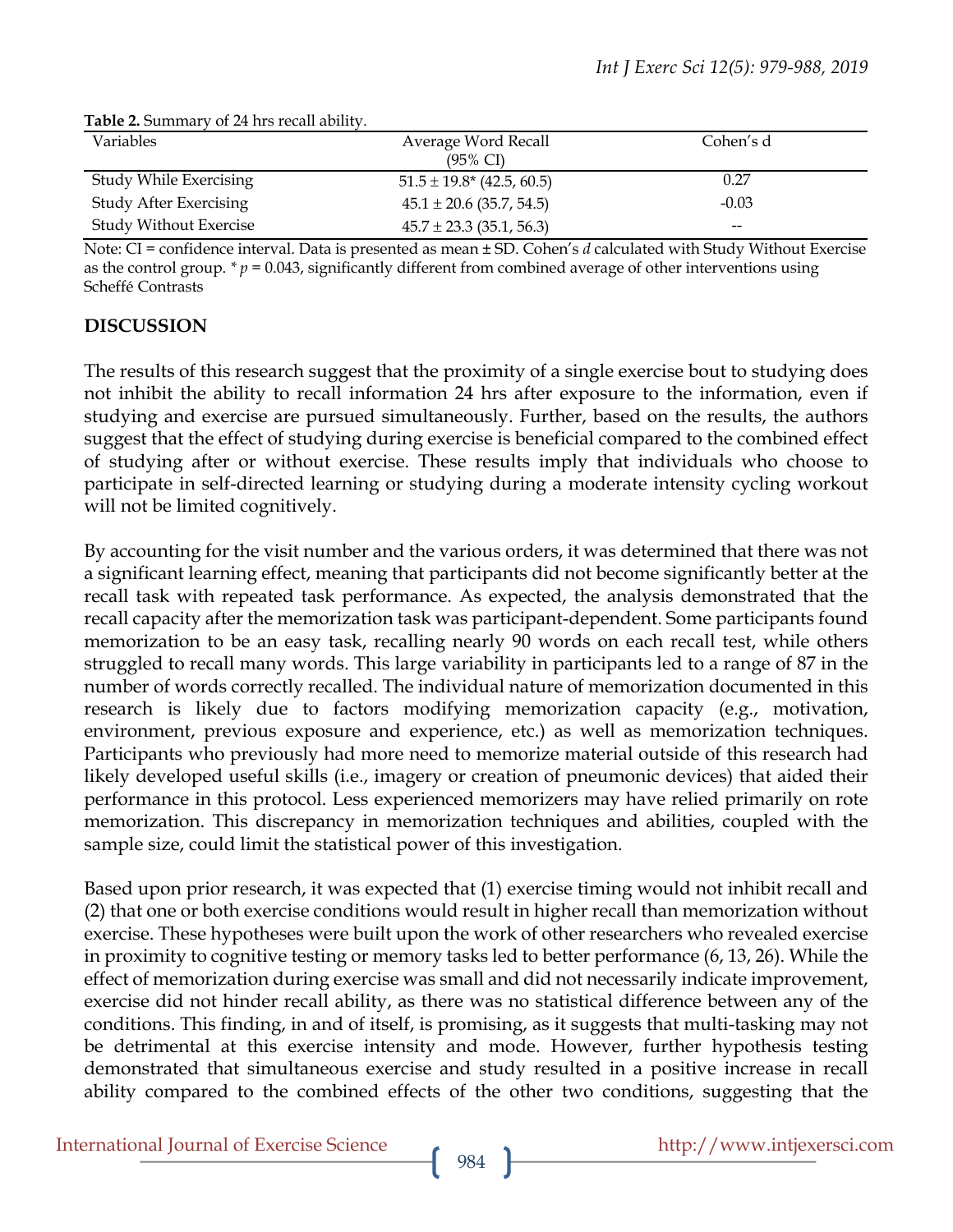attentional demands and physiological arousal caused by this work bout created a promising setting for memorization. This discovery is similar to that of Schmidt-Kassow et al. (24) who noted that light-moderate exercise during memorization of aurally presented novel vocabulary words resulted in better recall capacity 48 hrs later. However, the present study uses a higher intensity suggesting that moderately-intense cycling may also create a beneficial environment for encoding of memories. This result strengthens the implications for students who desire to multitask by reviewing course materials during a workout. Also, the present research provides evidence that the encoding of facts from visual information (e.g., the word list) without aural presentation of information is not inhibited during exercise. This aspect of this study is important, as students may only have access to visual study aides as opposed to audio recordings.

This study produces evidence that would support the concept of an "active classroom" in which students would cycle on an ergometer during educational encounters. Based on the results of this study, we would expect to see courses utilizing the "active classroom" model to score as well or better than a standard classroom. Several researchers have found that active workstations (50 min of low-intensity treadmill walking) do not detrimentally affect cognitive ability and concentration, while simultaneously combatting sedentary behavior (2, 10). Children have been shown to have increased scores in several subjects when they participate in 20-30 min of moderate-vigorous intensity physical activity during instructional periods (18, 19). Concentration has also been shown to be improved in children who perform 15 min of moderate-vigorous physical activity during school lessons (11). Given the propensity toward sedentariness in our culture, active classrooms may be a good way to introduce greater physical activity into student lives, without compromising the purposes of the classroom. The present study supports the use of moderate-intensity exercise during learning periods, which may result in greater aerobic fitness and preserved education.

Our investigation is not without limitations. First, the study is likely moderately underpowered and would have been strengthened with a larger sample, as the noted effect size is not as large as was anticipated during sample size planning. Second, it is likely that the relationship between cognitive capacity and exercise is influenced by aerobic fitness and this study could have been strengthened by assessing maximal aerobic capacity or utilizing more restrictive physical activity requirements. Individuals with lower aerobic fitness likely experienced higher heart rates, respiration rates, and attentional demands than those who were more fit. This would have potentially conflicted with both the attentional and arousal theories of exercise and cognition. Third, it would have been beneficial to assess long-term memory using a standardized and validated test at the beginning of the study, to allow research to account for individual memorization capacity. Because memorization can be influenced by a multitude of factors (i.e., motivation, concentration, previous experience with the task, etc.), beginning the study with a validated assessment of memory would have enabled researchers to present a better picture of the relative influence of the exercise intervention, as opposed to the absolute effect of exercise. Fourth, participants did not complete a standardized warm-up, which while more similar to what each individual would do outside of the research, adds an element of variability. Future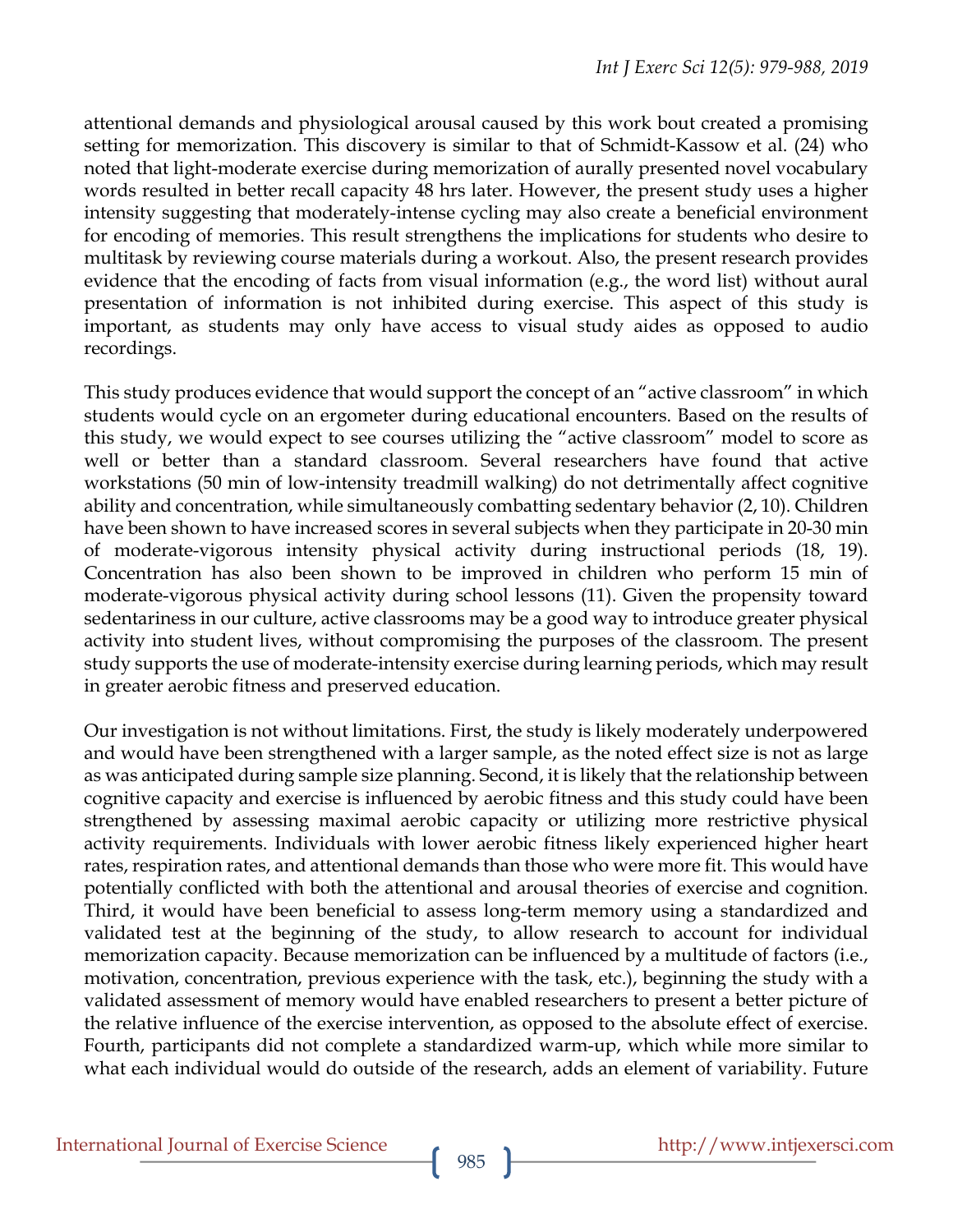studies should utilize a brief but standardized warm up and cool down protocol as opposed to those which are self-guided.

While this research attempted to quantify the effect of exercise on studying, it would be interesting to know the effect of studying on exercise quality. Future researchers may aim to understand if multi-tasking leads to diminished workout quality, intensity, or duration. While a variety of procedures have been employed to assess the impact of multi-tasking on learning with contradictory results (7), no identified research has investigated the effect on exercise output when participants perform an additional unrelated task during an exercise bout. Additionally, future research may want to evaluate if other modes of exercise, for instance ellipticals or graded treadmill walking, have a similar relationship with regard to memory and recall. It would likewise be worthwhile to research the influence of the presence of music and musical selection on recall when exercise and study occur concurrently.

This is the first study of its kind to provide a visual memorization task during moderateintensity exercise and to test for delayed recall after a night of sleep. Despite the previously mentioned limitations, it is important to note that this research indicates that studying may safely be combined with moderate intensity cycling exercise without any compromise in ability to recall memorized information. Future research should test higher levels of cognitive learning such as comprehension, application, or analysis (1) using a traditional college course. In addition to further exploration into the active classroom design, research should also focus on the efficacy of studying during exercise when higher-order cognitive processes are requisite for success.

#### **ACKNOWLEDGEMENTS**

The authors would like to thank Utah State University for funding this study with an Undergraduate Research and Creative Opportunity (URCO) grant. The authors would also like to thank David Bitner for his assistance in data collection and John Stevens, PhD, for his statistical guidance.

#### **REFERENCES**

1. Adams NE. Bloom's taxonomy of cognitive learning objectives. J Med Libr Assoc 103(3): 152-153, 2015.

2. Alderman BL, Olson RL, Mattina DM. Cognitive function during low-intensity walking: A test of the treadmill workstation. J Phys Act Health 11(4): 752-758, 2014.

3. Borg Gav. Psychophysical bases of perceived exertion. Med Sci Sports Exerc 14(5): 377-381, 1982.

4. Budde H, Voelcker-Rehage C, Pietrabyk-Kendziorra S, Ribeiro P, Tidow G. Acute coordinative exercise improves attentional performance in adolescents. Neurosci Lett 441(2): 219-223, 2008.

5. Chang YK, Chu CH, Wang CC, Wang YC, Song TF, Tsai CL, Etnier JL. Dose-response relation between exercise duration and cognition. Med Sci Sports Exerc 47(1): 159-165, 2015.

6. Chang YK, Labban JD, Gapin JI, Etnier JL. The effects of acute exercise on cognitive performance: A metaanalysis. Brain Res 1453(2012): 87-101, 2012.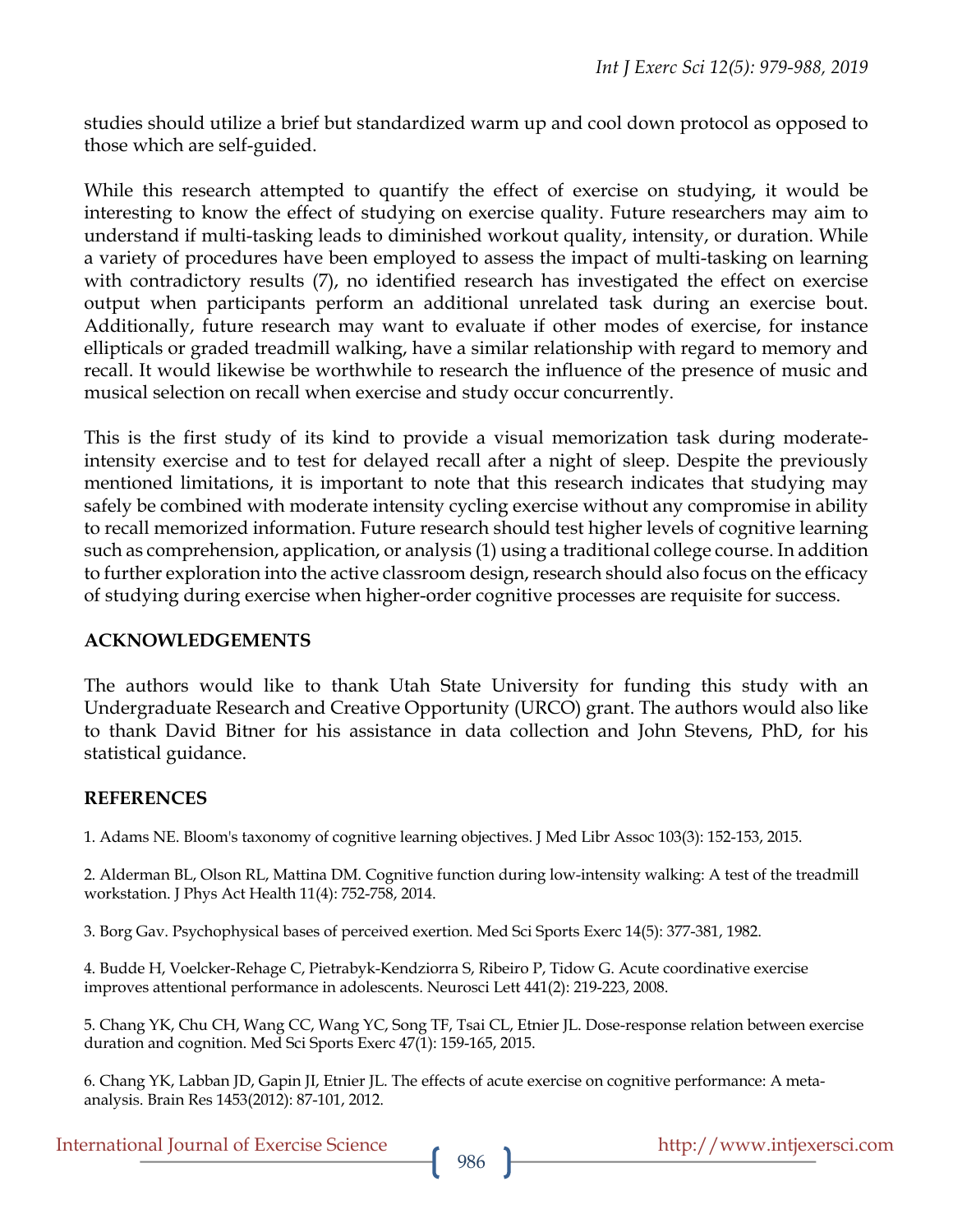7. Clarebout G, Coens J, Elen J. The use of ipods in education: The case of multi-tasking. In. *Beyond knowledge: The legacy of competence (ch 7)*: Springer; 2008.

8. Coles K, Tomporowski PD. Effects of acute exercise on executive processing, short-term and long-term memory. J Sports Sci 26(3): 333-344, 2008.

9. Dietrich A. Functional neuroanatomy of altered states of consciousness: The transient hypofrontality hypothesis. Conscious Cogn 12(2): 231-256, 2003.

10. Ehmann PJ, Brush CJ, Olson RL, Bhatt SN, Banu AH, Alderman BL. Active workstations do not impair executive function in young and middle-age adults. Med Sci Sports Exerc 49(5): 965-974, 2017.

11. Grieco LA, Jowers EM, Errisuriz VL, Bartholomew JB. Physically active vs. sedentary academic lessons: A dose response study for elementary student time on task. Prev Med 89(2016): 98-103, 2016.

12. Hillman CH, Pontifex MB, Castelli DM, Khan NA, Raine LB, Scudder MR, Drollette ES, Moore RD, Wu CT, Kamijo K. Effects of the fitkids randomized controlled trial on executive control and brain function. Pediatrics 134(4): e1063-1071, 2014.

13. Hopkins ME, Davis FC, Vantieghem MR, Whalen PJ, Bucci DJ. Differential effects of acute and regular physical exercise on cognition and affect. Neuroscience 215(2012): 59-68, 2012.

14. Karvonen MJ, Kentala E, Mustala O. The effects of training on heart rate; a longitudinal study. Ann Med Exp Biol Fenn 35(3): 307-315, 1957.

15. Lambourne K, Tomporowski P. The effect of exercise-induced arousal on cognitive task performance: A metaregression analysis. Brain Res 1341(2010): 12-24, 2010.

16. Loprinzi PD, Kane CJ. Exercise and cognitive function: A randomized controlled trial examining acute exercise and free-living physical activity and sedentary effects. Mayo Clin Proc 90(4): 450-460, 2015.

17. Mekari S, Fraser S, Bosquet L, Bonnery C, Labelle V, Pouliot P, Lesage F, Bherer L. The relationship between exercise intensity, cerebral oxygenation and cognitive performance in young adults. Eur J Appl Physiol 115(10): 2189-2197, 2015.

18. Mullender-Wijnsma MJ, Hartman E, de Greeff JW, Bosker RJ, Doolaard S, Visscher C. Improving academic performance of school-age children by physical activity in the classroom: 1-year program evaluation. J Sch Health 85(6): 365-371, 2015.

19. Mullender-Wijnsma MJ, Hartman E, de Greeff JW, Doolaard S, Bosker RJ, Visscher C. Physically active math and language lessons improve academic achievement: A cluster randomized controlled trial. Pediatrics 137(3): e20152743, 2016.

20. Paivio A, Yuille JC, Madigan SA. Concreteness, imagery, and meaningfulness values for 925 nouns. J Exp Psychol 76(1): Suppl:1-25, 1968.

21. Potter D, Keeling D. Effects of moderate exercise and circadian rhythms on human memory. J Sport Exerc Psychol 27(1): 117-125, 2005.

22. Quelhas Martins A, Kavussanu M, Willoughby A, Ring C. Moderate intensity exercise facilitates working memory. Psychol Sport Exerc 14(3): 323-328, 2013.